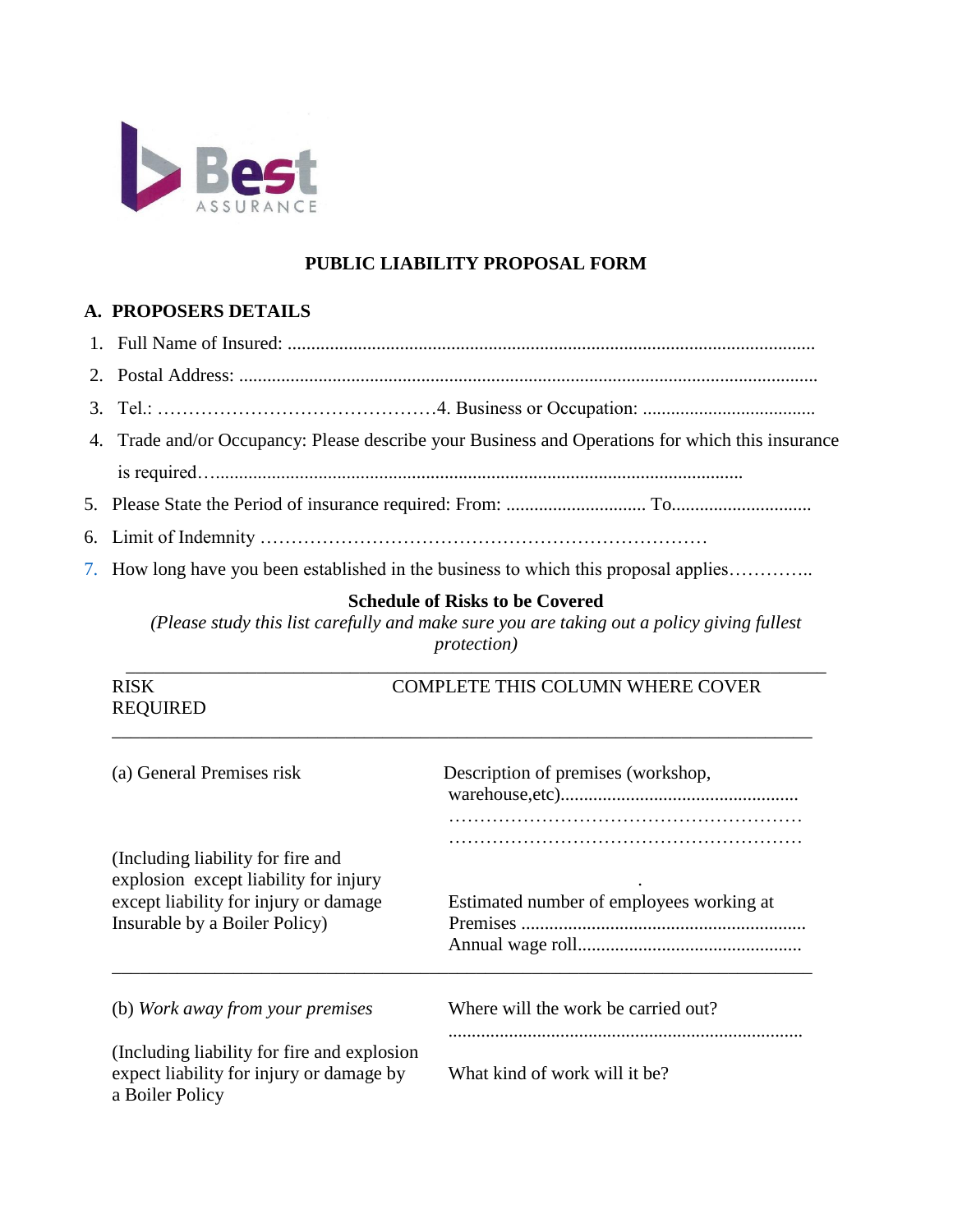Estimated number of employees working away from the premises ................................................ Annual wage roll....................... (c) Employees of Sub-Contractors Nature of work sublet............................................ Estimated amount of sub- contracts........................ (d) Does your trade involve any risk (other than as described in (a) to (c) above of injury to third parties or damage to their properties 1. Give full particulars and details of any machinery and electrical appliances used: (a) At your own premises............................................................................................. (b) On outside work .................................................................................................... 2. Are all your premises and appliances in a sound state of Repair? ......................................... 3. Have any other person other than your own employees occasion to use or come in contact with : (a) your lifts, hoists, etc. .............................................................................................. (Or) (b) any other .............................................................................................................. Please give particulars....................................................................................................... 4. How long have you been in business and what claims have been made on you during that period (or are pending ) in respect of risks to be covered by this Insurance? Please furnish full particulars................................. Personal injury number: No........................................................ Cost....................................... Damage to property: No.............................................................Cost...................................... Number of years in business: ............................................................................................... 5.(a) Are you at present insured: ....................Name of Company............................................. Or (b) Have you ever proposed for insurance in respect of the said Liabilities? ................................. Name of Company............................................................ 6. Has any proposal or renewal ever been (a) Declined .................................................................................................... (b) Withdrawn............................................................................................... (c) Charged an increased rate or subjected to special restrictions................................................ 7 (a) Are you at present insured: ........................ If yes, Name of Company .................... Or (b) Have you ever proposed for insurance in respect of the said Liabilities?